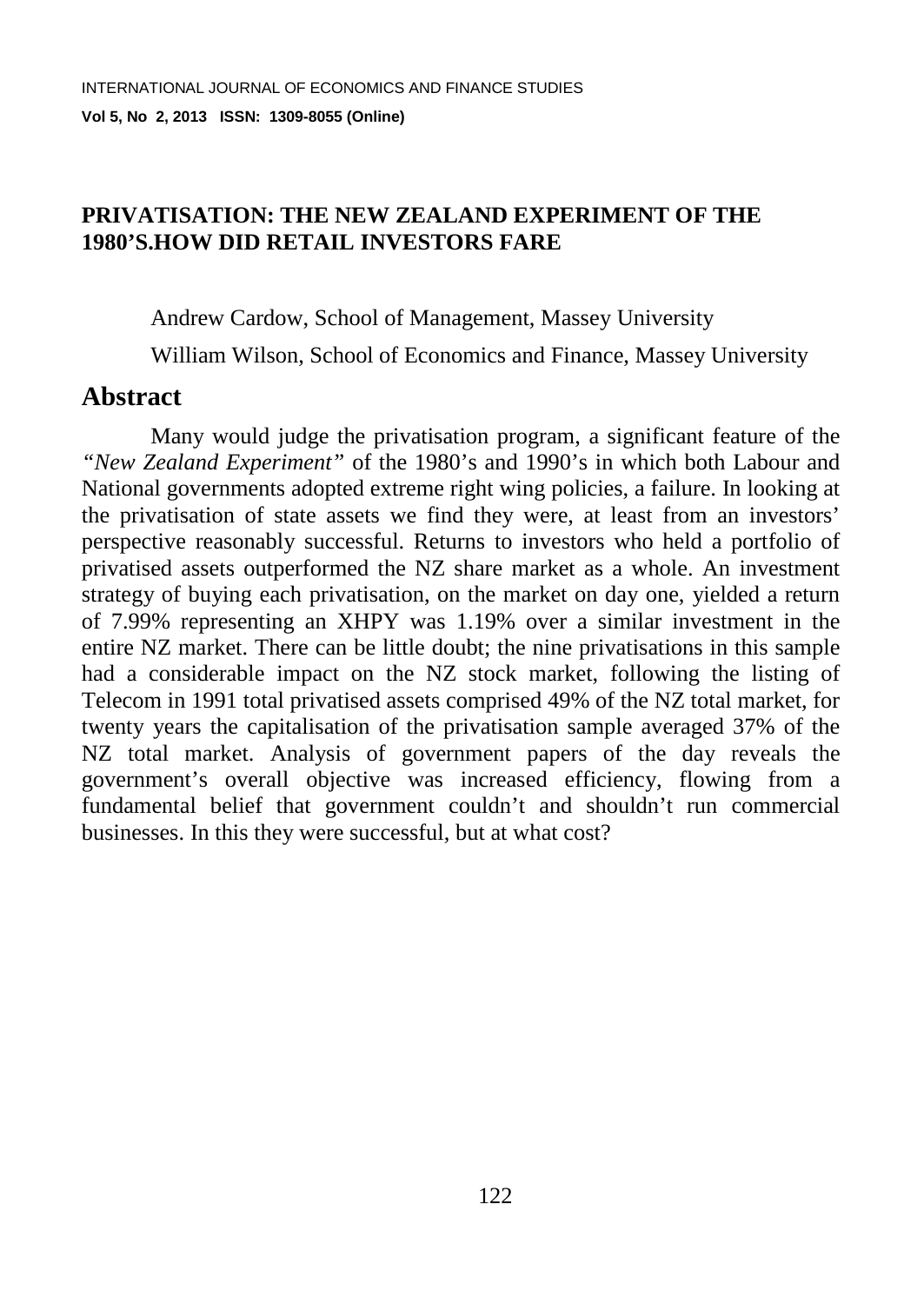## **PRIVATISATION: THE NEW ZEALAND EXPERIMENT OF THE 1980'S.HOW DID RETAIL INVESTORS FARE?**

Andrew Cardow, School of Management, Massey University

William Wilson, School of Economics and Finance, Massey University

## **Introduction**

The New Zealand economy, in the late 1980s and early 1990s, was subject to what has become known as the *'New Zealand experiment'* [\(Kelsey, 1995\)](#page-11-0). Despite New Zealand being recognised leaders in the provision of social welfare the 1984 (re-elected 1987) Labour government made an extreme shift to the right, largely abandoning New Zealand's traditional welfare state, instead adopting neoliberal policies which ultimately resulted in a state based on competition [\(Larner, 1997\)](#page-11-1). The neoliberal agenda introduced by Labour was then continued, if not finished, by the centre right National government elected in 1990.

It would be an error to assume the neoliberal programme introduced by the Labour government was accepted Labour party policy. For the most part the government was relying upon and following the advice of the New Zealand Treasury. In 1987 the incoming labour government was presented with a briefing paper entitled 'Government Management'. This briefing paper was in effect a book of some 400 pages that outlined a *blueprint* that Treasury suggested the government adopt. The *blueprint* contained chapters such as 'The Role and Limits of Government', 'Social Policy', and more importantly for what was to come – 'The Public Sector'.

Upon even a superficial reading 'Government Management' could not simply be considered advice. It is in essence an argument for the adoption of orthodox neoliberal ideology. The core of the argument was one of deregulation and an appeal to market forces market forces. For example Treasury advise "*it is only sensible to organise economic and social activities…if the particular form of organisation chosen enables these activities to be provided more cheaply, more effectively or more equitably…than would provision through the market*" Treasury [\(NZ Treasury, 1987, p. 3\)](#page-11-2).

As well as a move to deregulate the New Zealand economy, there was also a desire to make the business of government more efficient. In other words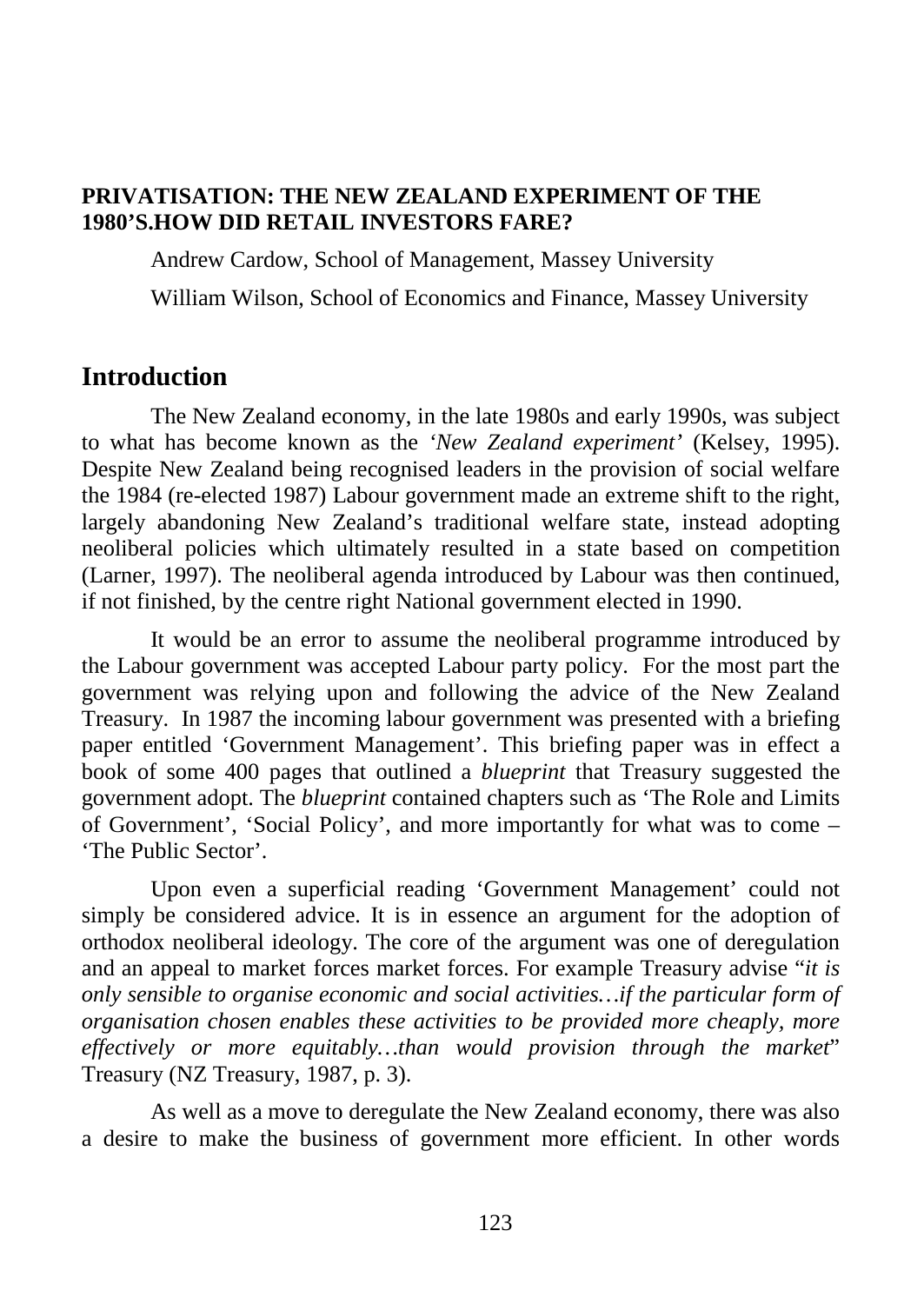government departments were to be operated as corporate business units. It was a requirement under the State Owned Enterprise Act (1986) for SOEs to operate as successful business operations. To enable this, government departments were *corporatised* by being converted into State Owned Enterprises (SOEs), and under the State Sector Act (1988) CEOs and board directors appointed. As with private businesses, the performance of SOEs was to be measured in terms of profitability and as long as they returned profits to the shareholding minister and operated within the boundaries of the Companies Act, SOE's were given carte blanche to largely compete as they saw fit.

Government Management was published in response to the increasing levels of government debt. Debt was a major concern for the 1984 labour government and the spectre of privatisation was first raised in its 1987 budget speech as a solution [\(Wilson, 2010\)](#page-12-0). This was most likely as a result of advice received within the pages of Government Management in a section entitled "The Case for Privatisation" Treasury [\(NZ Treasury, 1987, pp. 112-113\)](#page-11-2). The other two solutions identified were raising taxes and or cutting government spending. Both alternatives were at first considered unacceptable to this Labour government, who were philosophically opposed to any increase in taxes, believing tax increases would discourage job creation and investment. Reduced government spending was also not an option at this time, the only areas of government spending large enough to provide meaningful savings were health, education and welfare, areas viewed as core government business by most labour politicians and their voters.

The government, acting upon advice from both Treasury and powerful business lobbies such as the Business Roundtable, eventually followed neoliberal orthodoxy. It was also becoming apparent that the first corporatisations had not yielded the expected efficiencies, as returns from SOE's to the government were expected to remain below the New Zealand Stock Exchange  $(NZX)^1$  $(NZX)^1$  market average [\(Wilson, 2010\)](#page-12-0). Privatisation was viewed by the government as a sensible solution. The 1988 budget speech outlined the government's privatisation policy, which would reduce government debt and signalled the move to private sector ownership of SOEs. Such a move it was argued would improve their efficiency and raise economic growth. Rodger Douglas then admitted, "*the mix of politics and commerce has proved to be a recipe for failure*" [\(cited in Wilson, 2010\)](#page-12-0). It was a path that deeply divided the party members and was a contributing factor to Labour's electoral loss in 1990.

<span id="page-2-0"></span><sup>&</sup>lt;sup>1</sup> The name New Zealand Stock Exchange was changed to the NZX in 2003 – for simplicity the NZ stock market is referred to as the NZX regardless of the time period.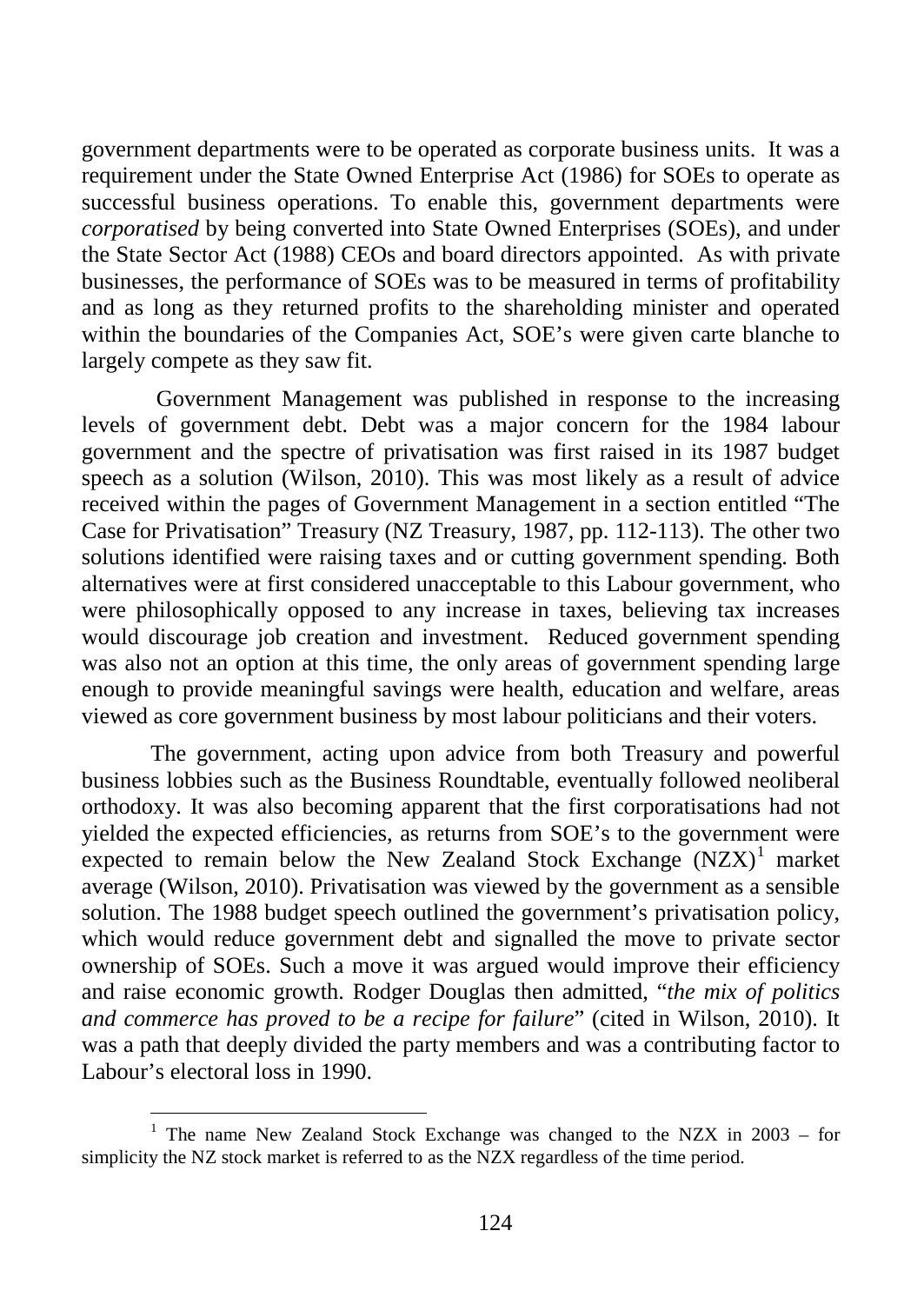The privatisation push for efficiency continued under the subsequent National governments with privatisation program extended to local body business units<sup>[2](#page-3-0)</sup>, such electricity lines companies, ports and airports. This was enabled by amendments to the Local Government Act (1974), which established Local Authority Trading Enterprises<sup>[3](#page-3-0)</sup> (LATE), now known as a Council Controlled Organisations. A LATE, like an SOE, was required to make a profit and follow recognised business practice. In addition the amendments established the CEO as the employing agent for all local government employees rather than the council. This followed the separation of operations and policy which was in vogue in central government at the time.

As the capital market New Zealand was comparatively small and undeveloped and in order to achieve the highest price possible, the early privatisations of SOE's were via trade sales to internationals businesses or syndicates who then on sold a portion in local and international markets. This policy of trade sales was halted in 1996 when a coalition elected under New Zealand's newly introduced mixed member proportional election system resulted in a National and NZ First coalition government. The balance of power held by NZ First enabled it to extract a high price from National with the NZ First leader, Winston Peters, able to secure roles as Deputy Prime Minister and Treasurer. NZ First was fundamentally opposed the sale of state assets, particularly their sale to foreigners, which bought about a softening of the asset sales program, with the identification of *strategic assets* which would not be sold and those assets which were sold should be sold to New Zealanders.

In the period from March 1988, when NZ Steel was sold to Equitycorp until September 1999 when Vehicle Testing NZ was sold to the Motor Trade Association \$19.122 billion was raised from government asset sales [\(NZ](#page-11-3)  [Treasury, 1999\)](#page-11-3). It is worth considering that the assets sales were initiated by a Labour government, continued by both a National and National NZ First coalition before finally ending under a Labour led coalition in 1999. Clark and Cullen (Prime Minister and Finance Minister respectively) turned their backs on the privatisation policies they had supported when last in power in the 1984 and 1987 Labour governments. The culmination of this reversal was the buying back of rail

<span id="page-3-0"></span> $2$  The privatisation of local body assets was often not about raising funds as often shares in these privatised bodies were given to residents or vested in community trusts.<br><sup>3</sup> The particular legislation was Local Government Amendment Act No 1 (1989) and

Local Government Amendment Act No 2 (1989).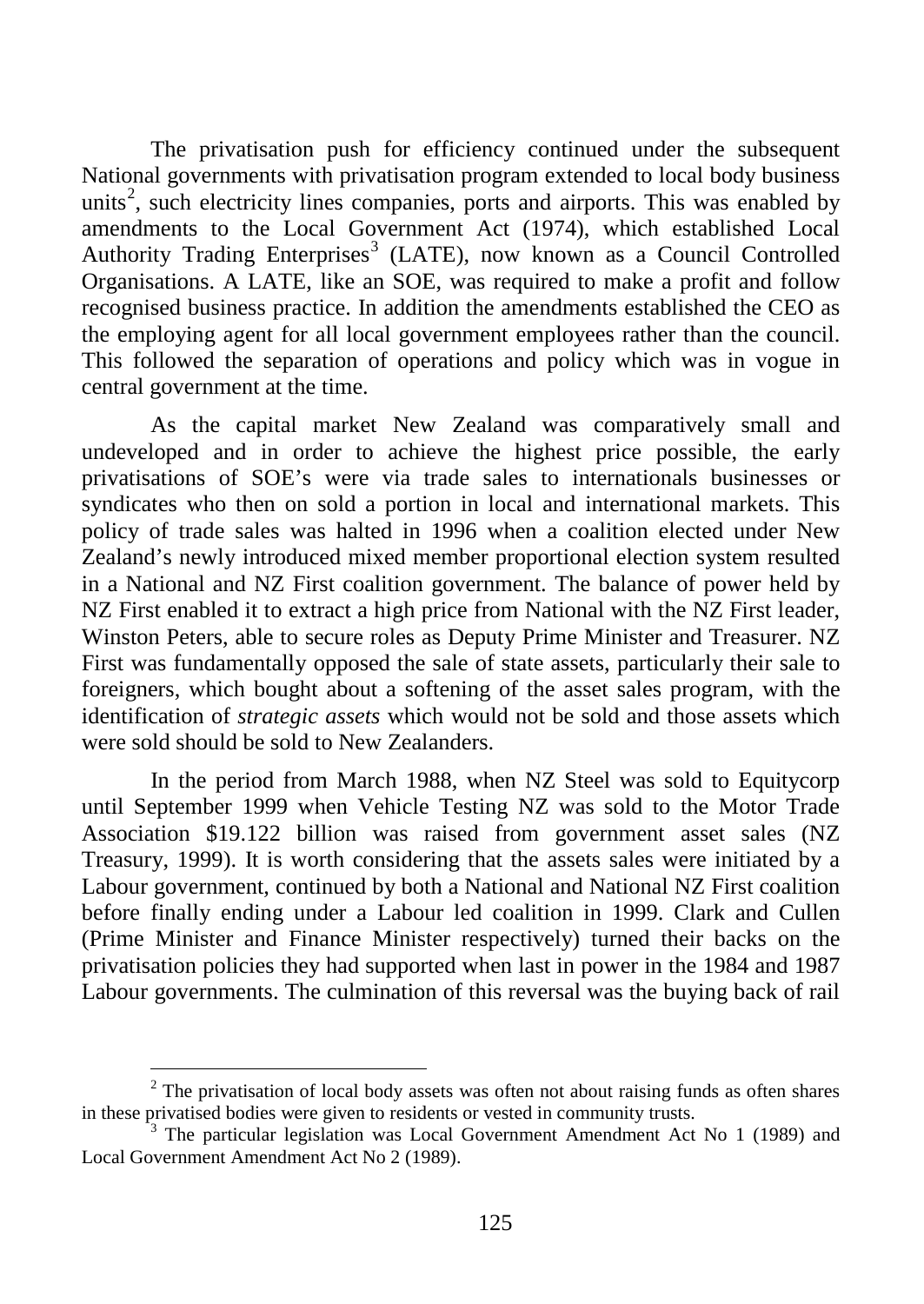fixed infrastructure for a dollar from Toll holdings in 2004, followed by the rolling stock and inter-island ferries<sup>[4](#page-4-0)</sup> in 2008 for \$665 million [\(Espiner, 2008\)](#page-11-4).

New Zealanders looking back on this neoliberal experiment largely view it as a failure while accepting reform was necessary and New Zealand is a more efficient economy as a result [\(Schick, 1998\)](#page-12-1). A common criticism raised is that the social costs of the reforms were too great with Quiggin [\(1998\)](#page-11-5) saying, "*the New Zealand Labour government dug the grave of social policy, even if the burial was left to its National successors*"[\(p. 86\)](#page-11-5). A second major criticism is the privatisation program resulted in New Zealand's assets being sold too cheaply and largely to foreigners. Despite criticisms raised over previous New Zealand privatisations the prospect of privatisations is again on the political agenda, with the Key led second term government claiming a mandate to privatise.

SOEs slated for partial<sup>[5](#page-4-0)</sup> sale are Air New Zealand<sup>[6](#page-4-0)</sup> and energy utilities Genesis Energy, Meridian Energy, Mighty River Power and Solid Energy. Two decades on from New Zealand's first privatisations there are similarities in the privatisation rhetoric, with its primary purposes listed as; 1) Providing a future investment fund, which will reduce the need to borrow, while still providing investment capital needed to grow the economy and improve public services, 2) Giving New Zealanders the opportunity to invest in significant New Zealand assets, and 3) Deepening New Zealand capital markets [\(NZ Government, 2012\)](#page-11-6). Even while there are the claims that the political landscape has changed over the last twenty–five years, there is still the 20th century rhetoric regarding the inadvisability government ownership of revenue generating assets. However unlike the last neo-liberal Labour government, the current neo-liberal National government has recognised the public is unwilling to see strategic state assets sold out of New Zealand hands. The government's stated intention is to retain a 51% government interest and encourage retail investors, putting them at the head of the queue in the IPO and giving a loyalty bonus shares if they maintain their holding [\(Key, 2012\)](#page-11-7).

<span id="page-4-0"></span><sup>&</sup>lt;sup>4</sup> Toll Holdings retained its profitable road transport assets. Furthermore the claim was made in 2009 that they continued to receive preferential treatment from Kiwirail with discounted freight forwarding and zero property costs for some Toll freight depots on rail land.<br><sup>5</sup> Key has stated on numerous occasions that no more than 50% of any state asset will be

sold. <sup>6</sup> Air New Zealand was originally privatised and then listed on the NZX in the NZ's first round of privatisation, but after a disastrous investment in Ansett Airlines which was liquidated in 2002 the NZ government recapitalised the Airline resulting in a 74% government holding (Wilson 2010).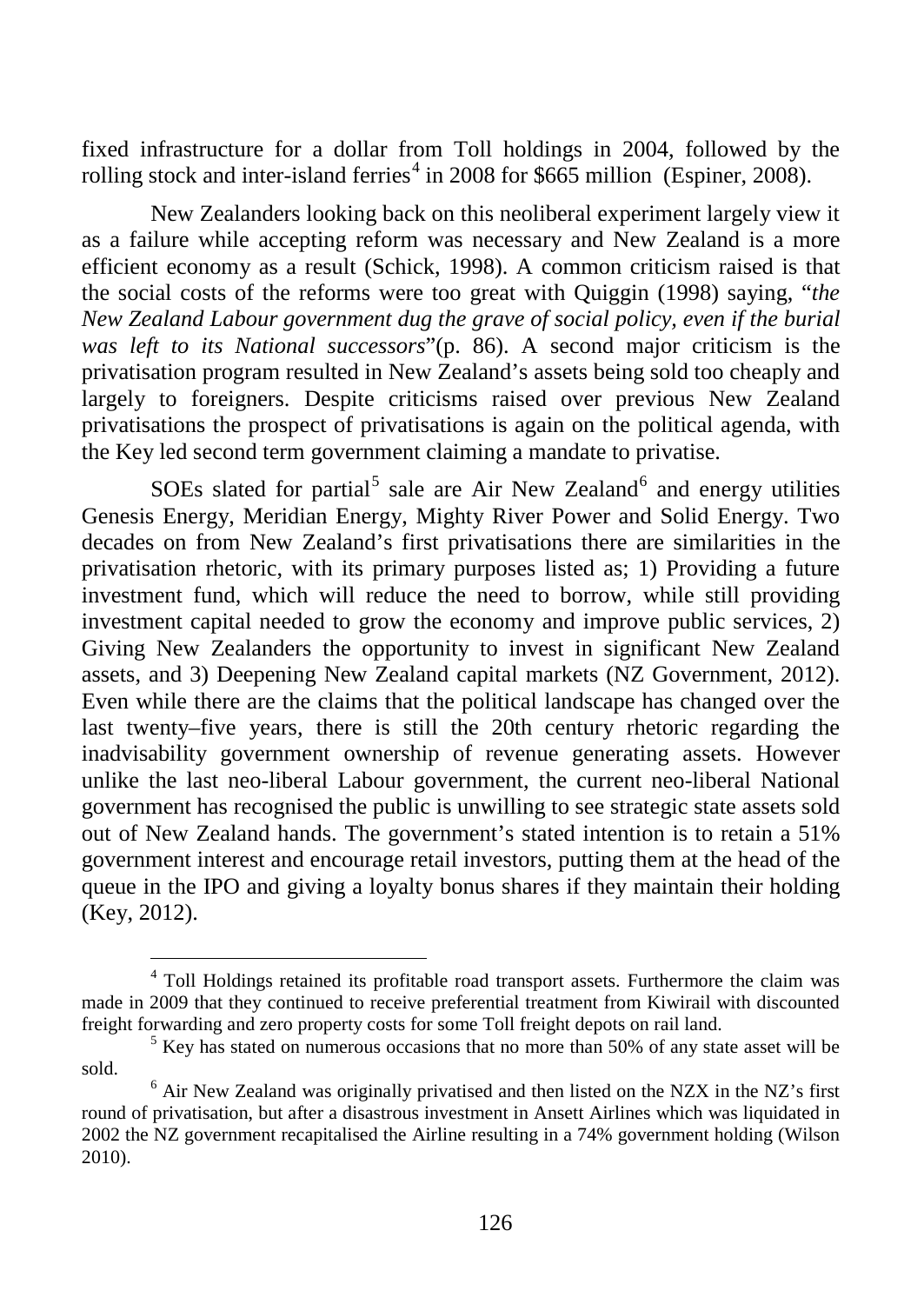Despite the reluctance of the New Zealand public to see public New Zealand revenue generating assets sold overseas, they have appeared reluctant to venture into equity investment, preferring banks, finance companies and direct property investment. Whether this is because of lessons learnt from the 1987 share market crash and the excesses of big business which were continually highlighted through the 1990s is unknown. What is known is that attitudes to saving and investment have changed. New Zealanders appear to have accepted the likelihood of a state funded pension, sufficiently large to enable a reasonable quality of life in retirement, is unlikely. Consequently many have started making provision for their own retirement, either by saving directly or joining various Kiwi Saver schemes<sup>[7](#page-5-0)</sup>. The current Prime Minister expects the new public share offers will renew New Zealander's interest in investing in shares [\(Key, 2012\)](#page-11-7).

# **Privatisations a Quantitative View**

 $\overline{a}$ 

Given the government's desire for New Zealand investors to be at the front of the queue in this new round of privatisation this is an opportune time to re-evaluate the privatisations of the 1980s and 1990s as a retail investment vehicle. The basic research question is how retail New Zealand investors would have fared if they had bought into the public offerings of these privatisations. We update a study by Kerr, Qiu and Rose [\(2008\)](#page-11-8) and track the performance of their privatisation sample until either the eve of the 2011 New Zealand general election<sup>[8](#page-5-0)</sup> or until they were delisted. Rather than measuring the medium return result this paper focuses on the long term, with holding periods for listed privatised assets ranging from 7.3 years to 22.1 years. The aim being to calculate the returns a retail investor would enjoy if they followed a *buy & hold* strategy of being fully invested in a portfolio of privatised assets rather than the market portfolio<sup>[9](#page-5-0)</sup> as a whole.

From an investment viewpoint some privatisations were more successful than others. This analysis looks for factors which may distinguish a successful privatisation investment from those which were less so. Further, we consider the contribution the first privatisation program had on the NZ share market as a whole. This research should prove valuable to government policy makers and investors alike when future privatisations are undertaken.

 ${}^{7}$ Kiwi Saver is a government sponsored but not guaranteed superannuation scheme,

<span id="page-5-0"></span>which was a policy initiative of the  $5<sup>th</sup>$  Labour government. <sup>8</sup> Prime Minister John Key claims the election on November 26, 2011 gave him a mandate to privatise state assets.

<sup>&</sup>lt;sup>9</sup> The market portfolio is taken to be the DataStrean NZ Total Market Index.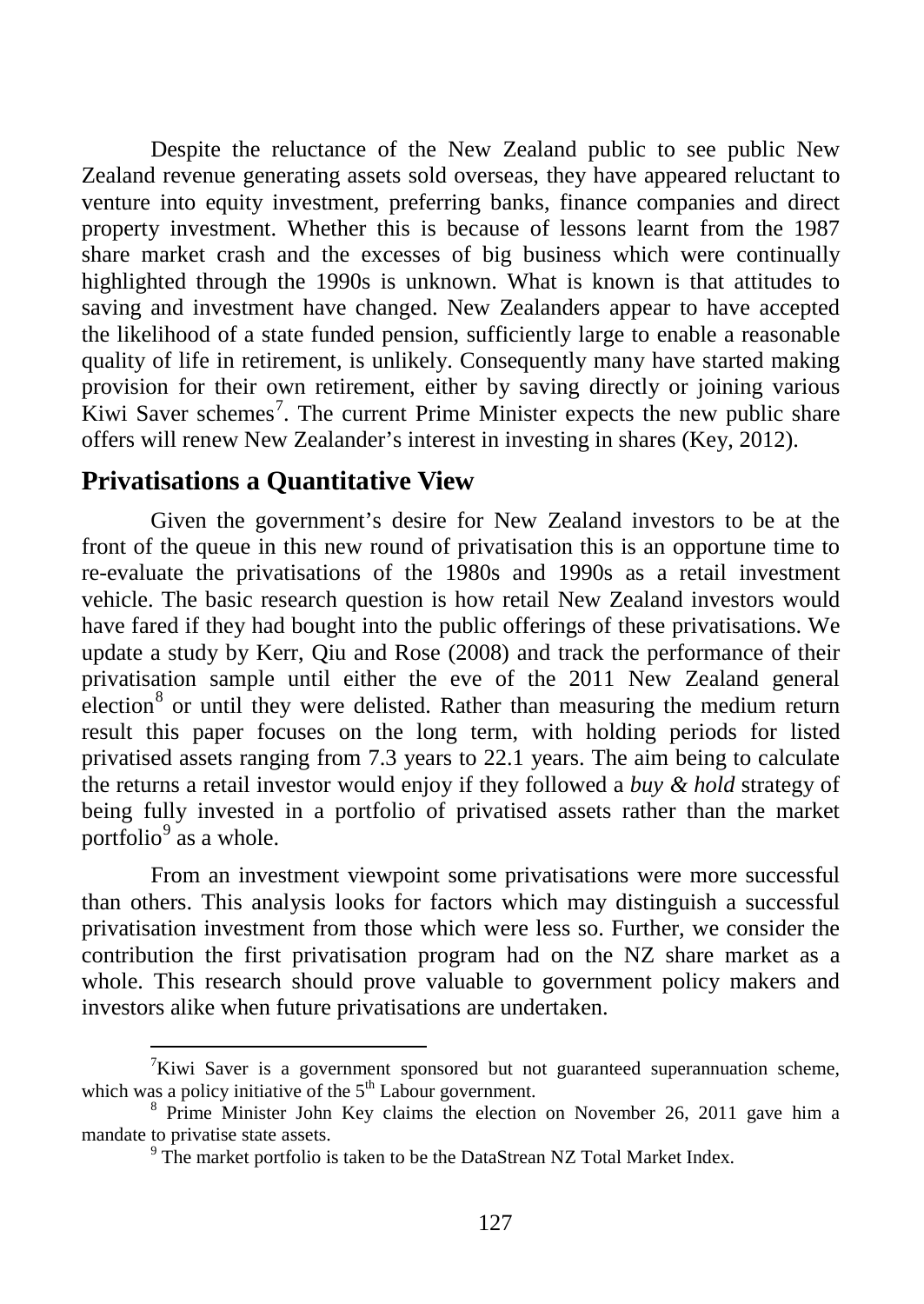#### **Long Run Performance**

Kerr, et al., [\(2008\)](#page-11-8) detail the impact of privatisation programs in both Australia and New Zealand in the late 1980s and 1990s and serves as a base point for this analysis of New Zealand privatisations. The aim of the Kerr paper was to examine, in both countries, the relationship between privatisation and share market capitalisation, liquidity and share ownership. The research also evaluated the long-run risk-return performance of the privatised companies' portfolios, though performance was only measured for five years at most. Their findings show a significant increase in share market capitalisation and increased liquidity, while also demonstrating an investment in a portfolio of privatised companies generated significantly higher returns than the market portfolio as a whole, for 4 out of 5 years [\(Kerr, et al., 2008\)](#page-11-8).

As the Kerr, et al., [\(2008\)](#page-11-8) results<sup>[10](#page-6-0)</sup> were completed using data only up to the 2001 year returns to the privatised portfolio were only evaluated in the short or medium term. To evaluate the long term performance of interest in this study holding period yields (HPYs) and excess holding period yields (XHPYs) are recalculated with DataStream Return Index data up the date a privatised firm was delisted or the eve of the 2011 NZ General Election on November 25 2011.

Results are presented in [Table 1](#page-13-0) (shown graphically in Appendix [Figure 1\)](#page-14-0) for each firm in privatised sample with HPYs and excess XHPYs reported. The overall or average HPY for the listing period was 7.99% representing an XHPY was 1.19%, though this result was not statistically significant. However these results contain extreme negative values for BNZ -9.47, AIR -6.20% and TRH - 4.40% which are balanced by the like of TPW 23.10%, POA 18.48% and CNZ 18.25%.

As these results were obtained over different periods of time and time lengths (5.73 years to 22.10 years) a better measure of performance is obtained by calculating the yield or internal rate of return  $\left( IRR^{11} \right)$  of an equally weighted privatisation portfolio. This is calculated to be 12.71% which can be compared to the alternative strategy of investing in the market portfolio which returned a yield of 7.01% over the same time period. In looking at individual listings those which are the greatest disappointment to investors, with negative XHPYs are, TRH -

<span id="page-6-0"></span> $10$  Results obtained indicated some errors in the analysis of [Kerr, et al.,](#page-11-7) [\(2008\)](#page-11-8) the most obvious of which was with BNZ for which they used data from BNZ Finance which was a small subsidiary of the BNZ first listed in 1966.<br><sup>11</sup> This was calculated in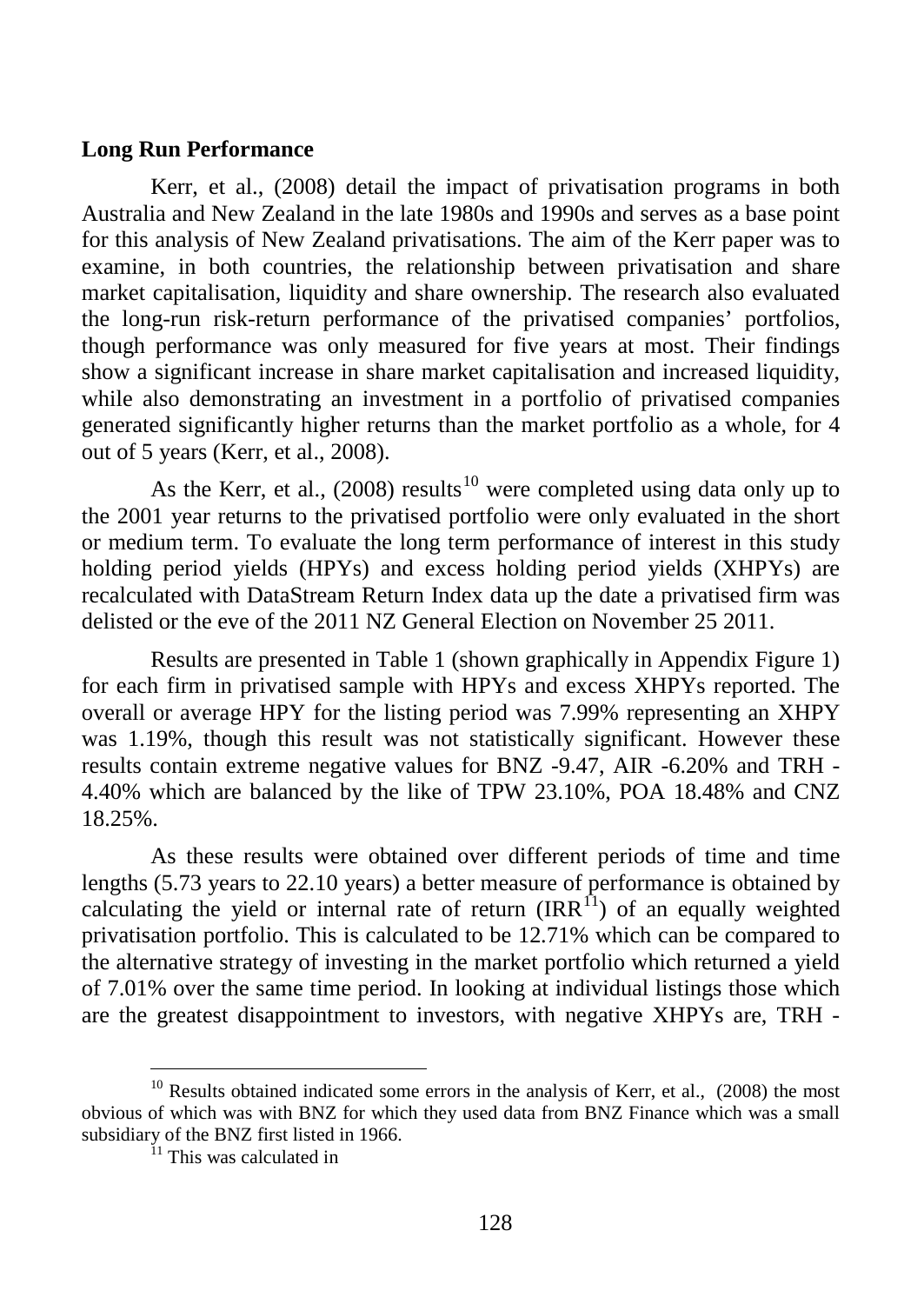15.10%, AIR -12.18, BNZ -7.38% and TEL -1.75%. Three of these privatisations, AIR, TEL and TRH, were in the first instance trade sales by the Crown (AIR and TEL by Labour and TRH by National) who believed that method would yield the greatest value. As part of the trade sale process there was requirement for a portion of the firm's equity to be sold publicly on the NZ market.

TRH, originally NZ Rail and was sold to a consortium, comprising of Wisconsin Central Transportation Corporation, Berkshire Partners III L.P., and Fay, Richwhite & Company Ltd. on 20 July 1993, for \$328.191 million [\(NZ](#page-11-3)  [Treasury, 1999\)](#page-11-3). As part of the sale process the Crown received assurances that a public share float would take place and that the new owners saw the rail passenger network as a key part of the business [\(NZ Treasury, 1999\)](#page-11-3).

AIR was sold, for \$660 million in October 1988, to a consortium of Brierley Investments Ltd. (65%), Qantas Airlines (19.9%), Japan Airlines (7.5%), and American Airlines (7.5%) [\(NZ Treasury, 1999\)](#page-11-3). The Crown's requirement for this sale was that the Crown retained one special rights share (Kiwi Share) and 65% remained in NZ hands with Brierley Investments Ltd. to sell down their portion initially [\(NZ Treasury, 1999\)](#page-11-3).

TEL was initially sold for \$4.250 billion to Ameritech and Bell Atlantic Corp in September 1990 who were required to sell 50% of its equity within 3 years as well as a requirement for one Kiwi share [\(NZ Treasury, 1999\)](#page-11-3). Fay Richwhite and Freightways then agreed to buy 5% each over three years and Ameritech and Bell Atlantic Corp were required to offer shares publicly until they reduced their holding to 49.9% [\(NZ Treasury, 1999\)](#page-11-3).

The BNZ was not initially a trade sale in that an issue of 15% was made by the BNZ to the public as a capital raising in March 1987 at a price of \$1.80 [\(NZ Herald Staff, 1987\)](#page-11-9) and closed on day 1 at a 3% premium. The intention of the was to sell the remainder later [\(New Zealand Government, 1988\)](#page-11-10), however the BNZ announced a loss of \$648 million for the 1989 year and the government moved to recapitalise the bank by way of a rights issue, with 30% of the bank being taken by Capital Markets Ltd [\(Singleton, Grimes, Hawke & Holmes, 2006\)](#page-12-2).

The first public sale of AIR was an offering of 30% (5% reserved for airline staff and 25% for the NZ public) of the shares in October 1989 at a price of \$2.40 [\(Reuters News, 1989\)](#page-12-3). The public issue of shares in TEL took place in July 1991 was at \$2.00 and prompted the size of the float to be increased from 19% to 27% [\(Reuters News, 1991\)](#page-12-4), heavy demand in NZ and overseas markets resulted in the closing price on day 1 being a 15% premium.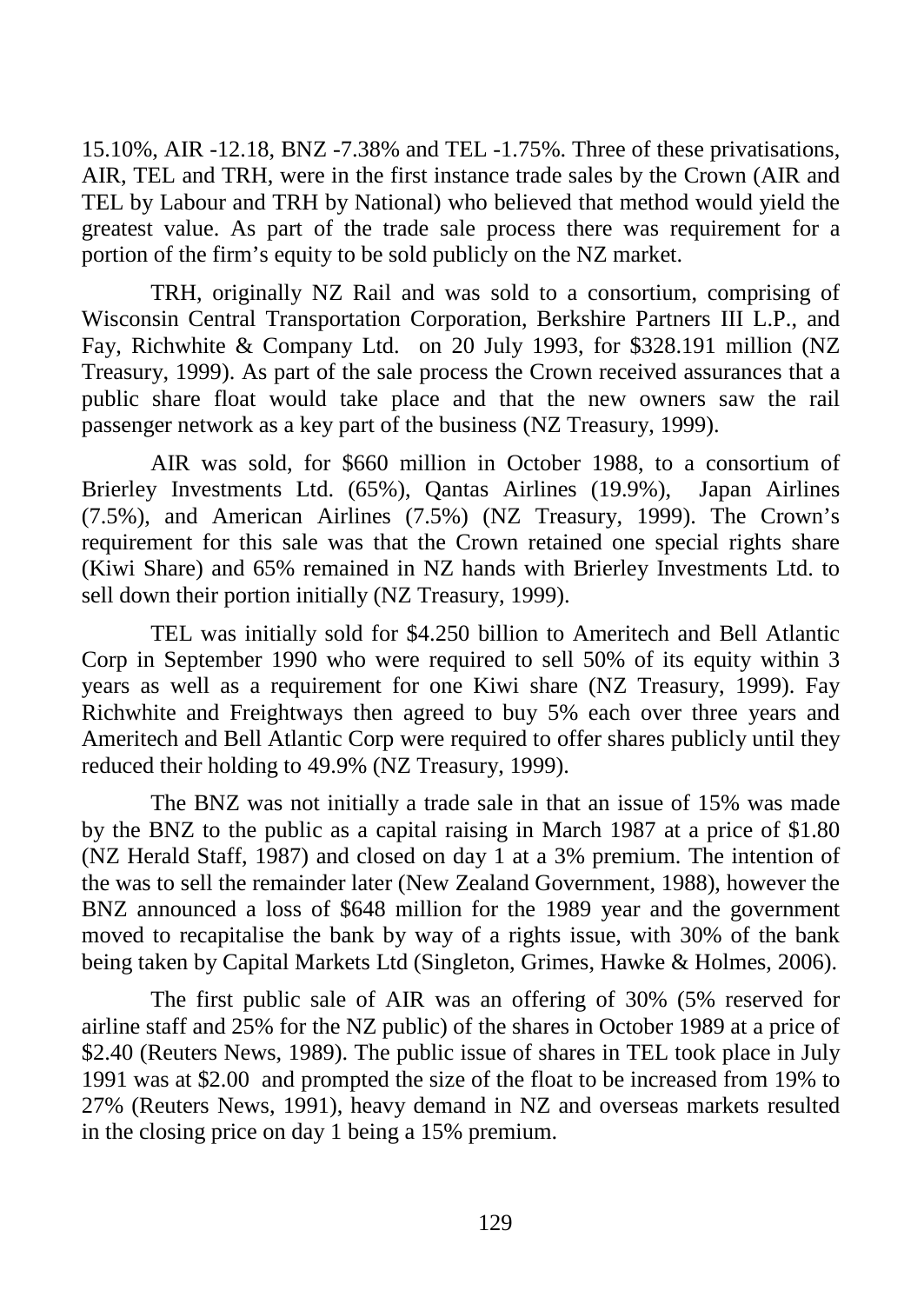The remaining 5 listings all out performed the NZX market over the period of this study. POA, initially owned by the Auckland Regional Council (ARC) (80%) and the Waikato Regional Council WRC) (20%) was privatised in October 1993 when the WRC sold its 20% stake on the NZX at \$1.60 resulting in a one day premium of 9% [\(Reuters News, 1993a\)](#page-12-5). In July 2005 the ARC purchased all outstanding shares at \$8.00 per share and delisted the port. Overall investors in POA would have received a XHPY of 9.54% if they had bought on day 1 or 10.39% if they were part of the IPO. TPW was formed out of the corporatisation of the Tauranga Power Board with half of the share in TPW distributed to its customers with the remainder held in a community trust [\(Reuters](#page-12-6)  [News, 1993b\)](#page-12-6). Shares in TPW were first listed in April 1994 and customers who retained their *free*<sup>[12](#page-8-0)</sup> share have received an XHPY of 17.15% over 17.62 years. The Crown which owned a 51.6% stake in (AIA other owners were various Auckland regional local body councils) sold it airport shares in a public offering at \$1.80 per share with 60% going initially to local investors [\(Reuters News,](#page-12-7)  [1998\)](#page-12-7). The AIA was subject to considerable demand, both internationally and domestically, and share traded on day 1 at \$2.05 for a day1 premium of 14%. Winston Peters, Treasurer of the National NZ First coalition government described the float as an unprecedented success which was more than four times oversubscribed with 20.6% of AIA owned by retail NZ investors, 9.9% NZ institutions, 47.5% Auckland councils and only 20.6% international institutions [\(Reuters News, 1998\)](#page-12-7). Following the its success with AIA the Crown moved to list its property holding in central Wellington, nine building occupied by government officials and managed by Government Property Services were grouped as Capital Properties NZ Ltd. (CNZ) and listed in November 1998. Investors buying into the IPO were required to pay a first instalment \$0.50 with a second and final instalment of \$0.50 due in June 2000 [\(NZPA, 1998\)](#page-11-11), share ended the first day trading at \$1.09 to give a 9% day 1 premium on the \$1.00 listing price. The final listing for a New Zealand privatisation was Contact Energy (CEN) which went to the market in May 1999 after the Crown sold a 40% cornerstone holding to U.S. energy giant Edison Mission for \$1.2 billion. While Edison Mission paid \$5.00 per share for its stake participants in the IPO paid \$3.10 (with 70% of the float going to NZ individuals and institutions)(Reuters [News, 1999\)](#page-12-8), with strong demand resulting in the price finishing day 1 at \$3.44 giving a premium of 11%.

<span id="page-8-0"></span> $12$  With free shares it is meaningless to attempt to calculate a day 1 premium.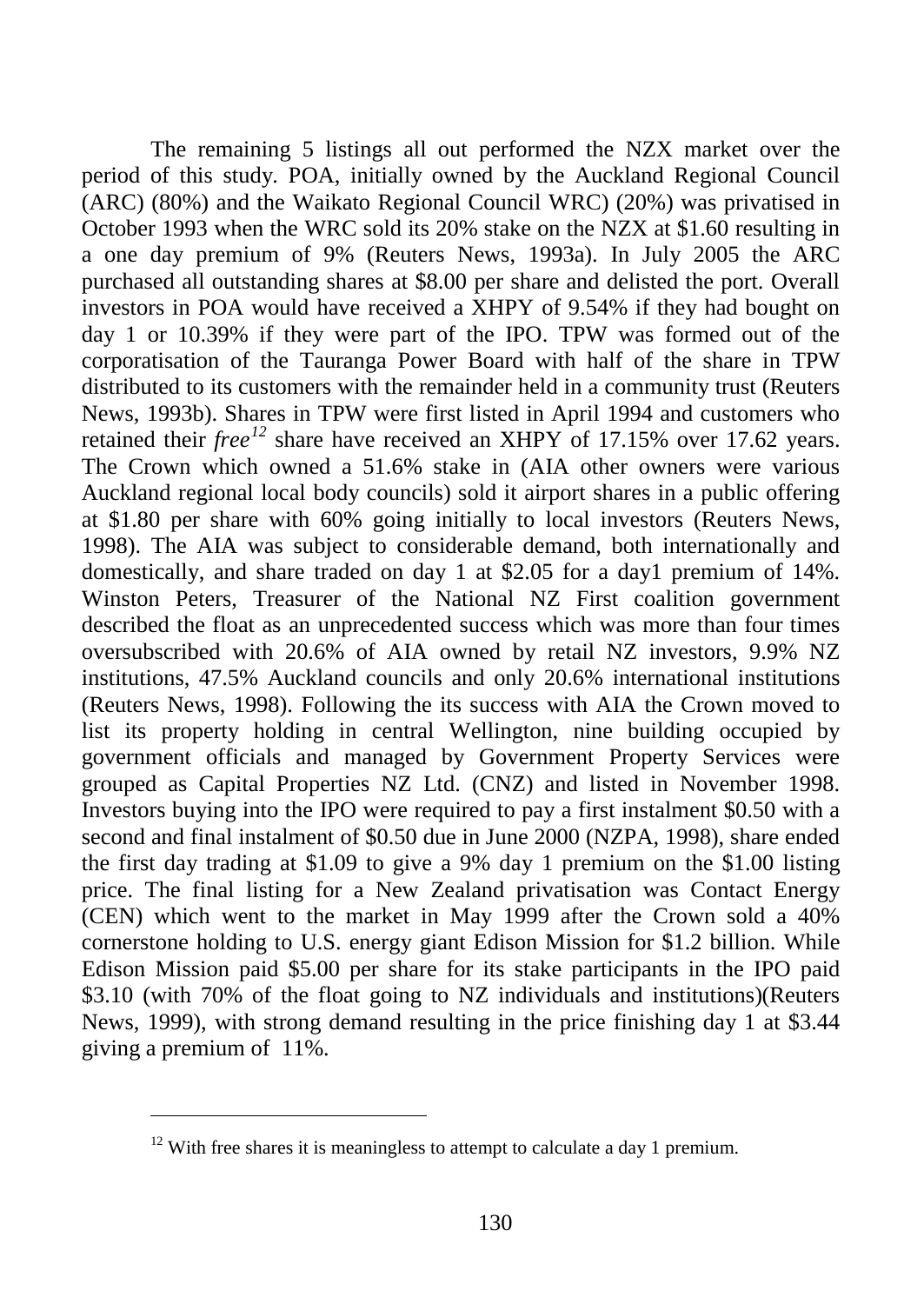#### **Contribution to the NZ Share Market**

The New Zealand share market is small in comparison to markets in other developed countries. Total market capitalisation (Capitalisation of the NZ total market and privatisation sample are shown in [Figure 1](#page-14-0) in the Appendix) at the end of quarter 1 1988 (6 months after the 1987 share market crash) was only NZ\$6 billion which the BNZ, as the first and only listed privatisation, comprised \$1.2 billion of which only \$240 million was free float or investable. The next privatisation to hit the NZ share market was that of Air New Zealand in the latter half of 1989 with a free float of \$117 million. The privatisation with the largest impact on the NZ market was that of Telecom, the total market capitalisation of the NZ market was just over \$8 billion in quarter 2 1991 but the \$6.274 billion listing of Telecom (free float \$2.196 billion) in quarter 3 pushed the total market to \$15.532 billion.

Coincidental to the listing of Telecom the NZ market capitalisation grew rapidly, reaching \$56 billion in quarter 3 1997 of which \$18.139 billion was privatised firms with a free float \$7.710 billion. The NZ economy suffered something of a decline at the end of the 1990's, impacted first by the Asian currency crisis followed by the collapse of the dot com bubble at the beginning of the 2000's. Over this period the capitalisation of the NZ market fell to a low of \$41.755 billion in quarter 3 2001 with total privatisations at \$13.578 billion (free float \$7.350). By this point time Port of Auckland, Trustpower, Toll Hlds (NZ Rail), Auckland Airport, Capital Properties, and Contact Energy had all been privatised and the Government's privatisation program was at an end.

There can be little doubt; the nine privatisations in this sample have had a considerable impact on the NZ stock market. The privatisation of Telecom in 1991 resulted in total privatised assets comprising 49% of the NZ total market (16% free float) and for twenty years the capitalisation of the privatisation sample has averaged 37% of the NZ total market. Over a considerable period of that time Telecom was the largest NZ listing reaching a peak capitalisation in quarter 1 2000 of \$15.968 billion. Despite the decline in Telecom's value from its peak in 2000 and the splitting off of its network assets as Chorus both Telecom and Chorus are still in the NZX10 index (a free float index) along with Auckland Airport and Contact Energy. Privatisation stocks are also actively traded, [Figure 2](#page-14-1) reports quarterly turnover on the NZX for the 48 quarters since the last quarter of 2000. Trading value in the privatisation stocks make up 50% of the value of all trades on the NZX providing much needed liquidity in a small market.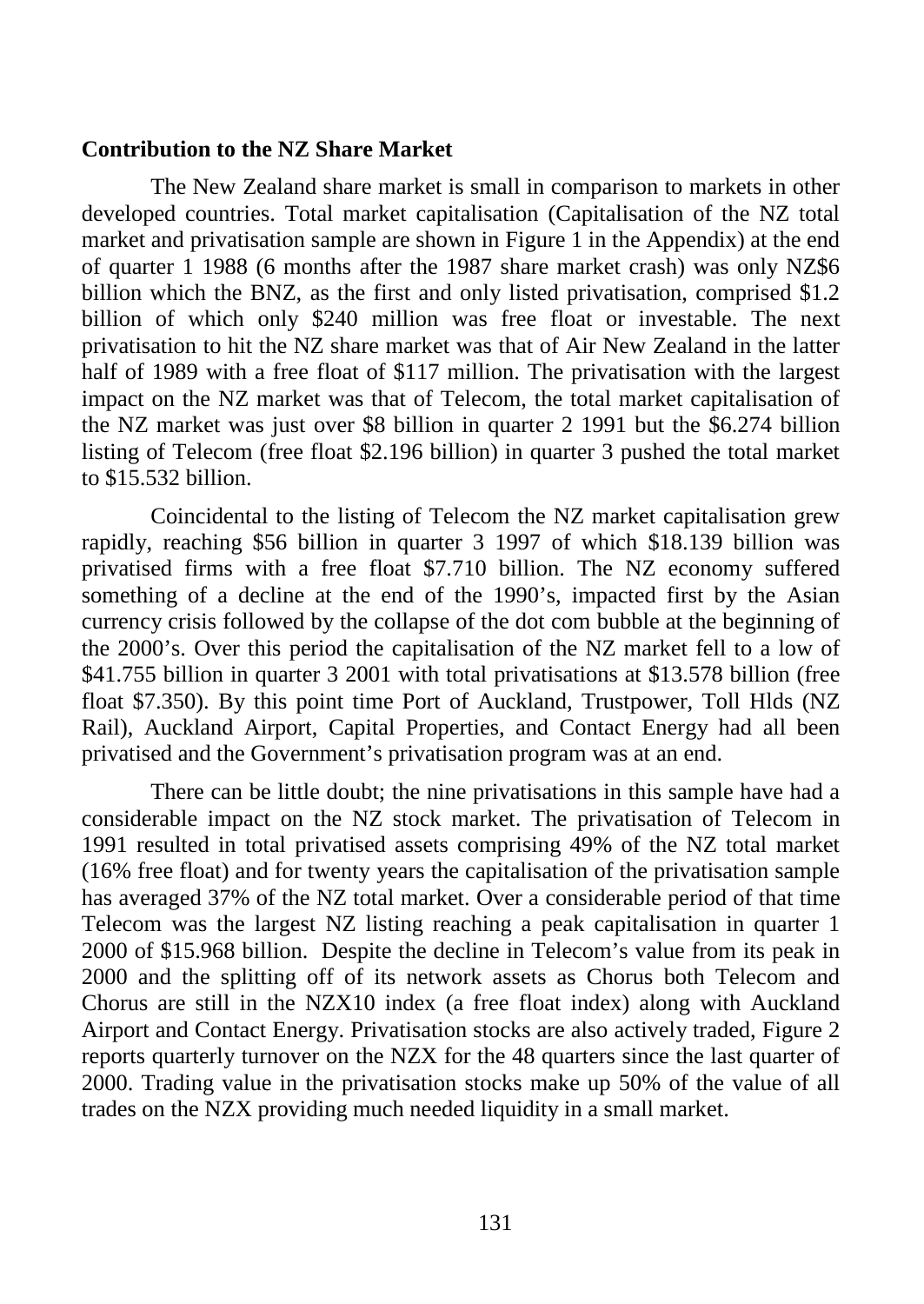## **Conclusions**

The obvious conclusion from the above quantitative analysis is the privatisation program had a considerable impact on the NZ economy with privatisations comprising over a third of the NZ share market. NZ investors have also fared well long run return to shareholders investing in privatised firms generally doing well, with an overall return of 7.99% compared to the market return of 6.80%. This result is even more creditable when one considers that four of the earliest privatisations, BNZ, AIR, TEL and TRH would by most long term investors be considered failures. Further research is required to identify if there are common features in the underperformance of these four privatisations. An obvious factor could be the time period in which they were sold by the government, as they were the first four privatisations<sup>13</sup> and coincided with the bear market. Another factor could be that they were initially sold to consortiums of large investors; with rail going to Wisconsin Central Rail Transportation Corp, Berkshire Partners and Fay & Richwhite Partners; Air NZ went to Brierley Investments, Qantas Airlines, Japan Airlines, and American Airlines; Telecom was sold to US telecommunication firms Ameritech and Bell Atlantic with Fay & Richwhite and Freightways joining the syndicate quickly. In contrast later privatisations were either listed directly or significant holding were given to local government, and appear to have fared well with all outperforming the NZ total market.

For today's investors, it appears the current government has learnt from past mistakes. Future privatisations will not be handed directly to foreign investors. The Crown intends to retain a minimum 51% ownership in future privatisations and the Government is expending considerable effort to ensure retail investors have easy access to buy into the new listings. It is only to be expected that some retail investors will sell to foreigners, to earn a quick profit. The magnitude of which will depend on the listing price set by the Government and demand from buyers. If restrictions are put in place, limiting institutional investors, then demand will increase as the new privatisations will form a significant portion of the NZ stock market with many fund managers forced to buy into them to balance their portfolios. Further, after encouraging retail investors to re-enter the share market the Government is likely to be mindful of having disappointed them when the next election is held.

<span id="page-10-0"></span> $13$  NZ Rail was first sold in July 1993 but was not listed until July 1996.  $\overline{a}$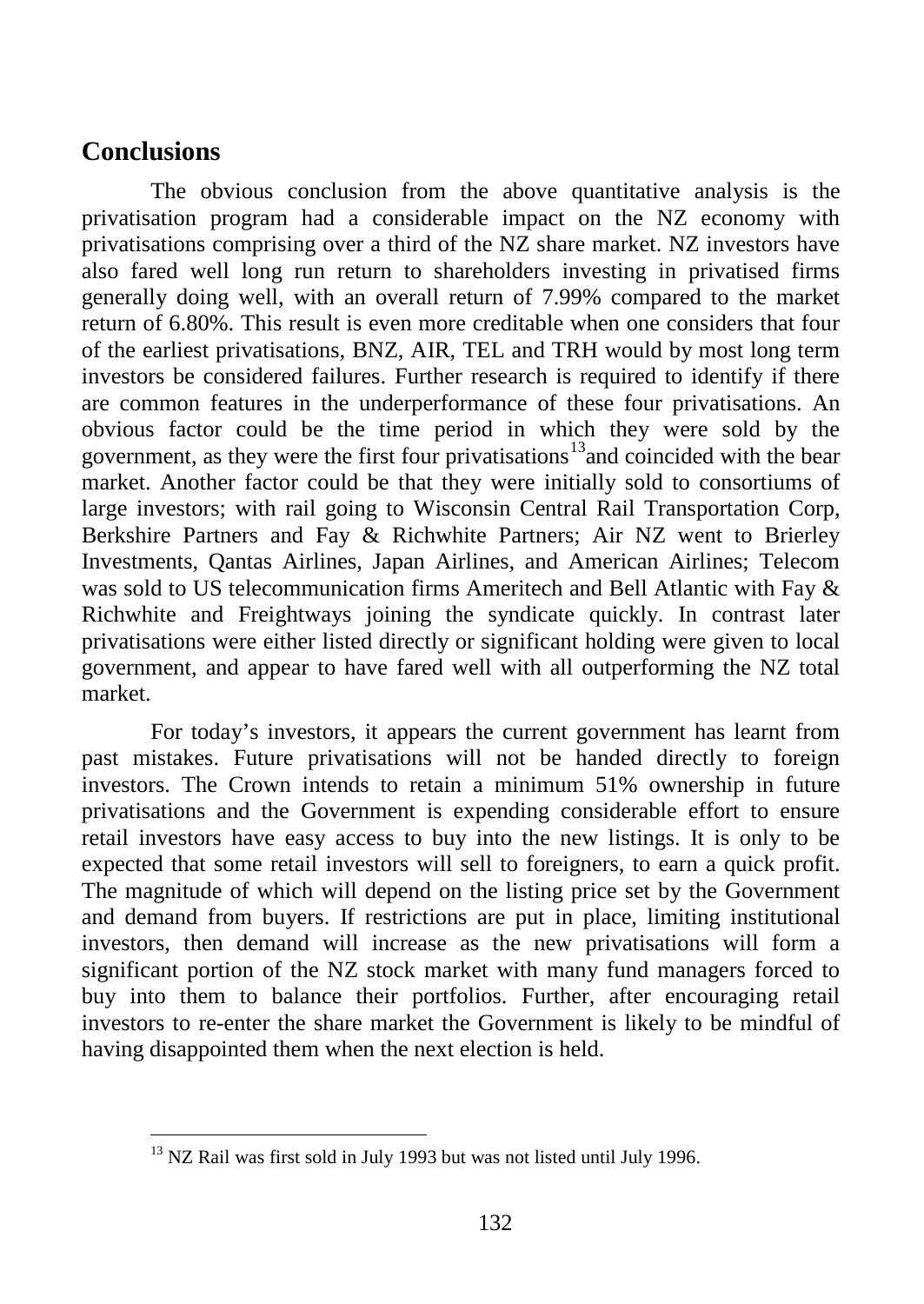## **References**

<span id="page-11-4"></span>Espiner, C. (2008, 6 May). Govt buys rail for \$665m, *The Press*.

- <span id="page-11-0"></span>Kelsey, J. (1995). *The New Zealand experiment : a world model for structural adjustment? / Jane Kelsey*: Auckland, N.Z. : Auckland University Press : Bridget Williams Books, 1995.
- <span id="page-11-8"></span>Kerr, J., Qiu, M., & Rose, L. C. (2008). Privatisation in New Zealand and Australia: an empirical analysis. *Managerial Finance, 34*(1), 41-52.
- <span id="page-11-7"></span>Key, J. (2012). *Speech to National Party Annual Conference*. Paper presented at the National Party Annual Conference, Auckland. <http://www.national.org.nz/Article.aspx?articleId=38988>
- <span id="page-11-1"></span>Larner, W. (1997). "A Means to an End": Neoliberalism and State Processes in New Zealand *Studies in Political Economy* (Vol. 52): University of Toronto.
- <span id="page-11-10"></span>New Zealand Government. (1988). The Budget 1988. Wellington: Government Print.
- <span id="page-11-6"></span>NZ Government. (2012). About the share offers. *New Zealand Government Share Offers*
- Retrieved 18 September, from https:/[/www.governmentshareoffers.govt.nz/about/#benefits](http://www.governmentshareoffers.govt.nz/about/%23benefits)
- <span id="page-11-9"></span>NZ Herald Staff. (1987). Bank of New Zealand share issue. Auckland: New Zealand Herald.
- <span id="page-11-2"></span>NZ Treasury. (1987). Government Management: Brief to the Incoming Government (Vol. 1): NZ Government.
- <span id="page-11-3"></span>NZ Treasury. (1999). New Zealand Government Asset Sales as at 30 September 1999 Retrieved 13 September, 2012 from [http://web.archive.org/web/20071017002455/http://treasury.govt.nz/assets](http://web.archive.org/web/20071017002455/http:/treasury.govt.nz/assetsales/default.asp) [ales/default.asp](http://web.archive.org/web/20071017002455/http:/treasury.govt.nz/assetsales/default.asp)
- <span id="page-11-11"></span>NZPA. (1998). Capital investors allocated 1000 shares: New Zealand Press Association.
- <span id="page-11-5"></span>Quiggin, J. (1998). Social democracy and market reform in Australia and New Zealand. *Oxford Review of Economic Policy, 14*(1), 76-95. doi: 10.1093/oxrep/14.1.76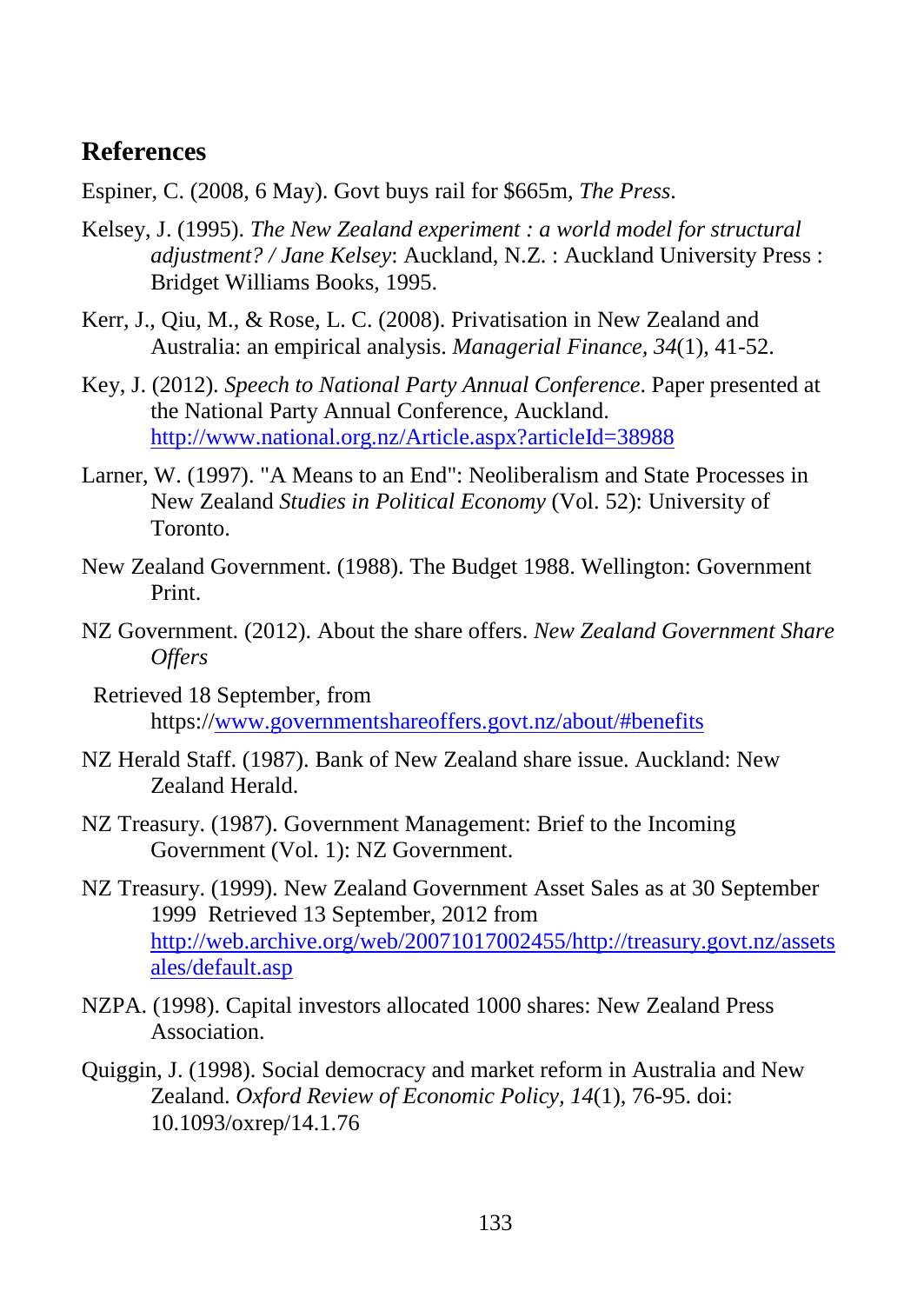- <span id="page-12-3"></span>Reuters News. (1989). AIR N.Z. SHARES FLOATED AT 2.40 NZ DLRS - OFFICIAL. . Wellington: Reuters News.
- <span id="page-12-4"></span>Reuters News. (1991). Telcom NZ to be priced at 2.00 Dlrs/Share. Wellington: Reuters News.
- <span id="page-12-5"></span>Reuters News. (1993a). Ports of Auckland offer price set at NZ\$1.60/shr. Wellington: Reuters News.
- <span id="page-12-6"></span>Reuters News. (1993b). Tauranga Power Board to issue shares. Tauranga: Reuters News.
- <span id="page-12-7"></span>Reuters News. (1998). NZ places whole Auckland airport stake at NZ\$1.80/shr. . Wellington: Reuters News,.
- <span id="page-12-8"></span>Reuters News. (1999). NZ Contact shares open with solid premium. : Reuters News.
- <span id="page-12-1"></span>Schick, A. (1998). Why Most Developing Countries Should Not Try New Zealand's Reforms. *The World Bank Research Observer, 13*(1), 123-131. doi: 10.1093/wbro/13.1.123
- <span id="page-12-2"></span>Singleton, J., Grimes, A., Hawke, G., & Holmes, F. (2006). *Innovation and independence : the Reserve Bank of New Zealand 1973-2002*. Wellington: Auckland University Press in association with the Ministry for Culture and Heritage.
- <span id="page-12-0"></span>Wilson, J. (2010). Short History of Post-Privatisation in New Zealand Retrieved 12/9/2012, 2012, from [http://www.comu.govt.nz/resources/pdfs/mixed](http://www.comu.govt.nz/resources/pdfs/mixed-ownership-model/mom-shppnz-wilson-dec10.pdf)[ownership-model/mom-shppnz-wilson-dec10.pdf](http://www.comu.govt.nz/resources/pdfs/mixed-ownership-model/mom-shppnz-wilson-dec10.pdf)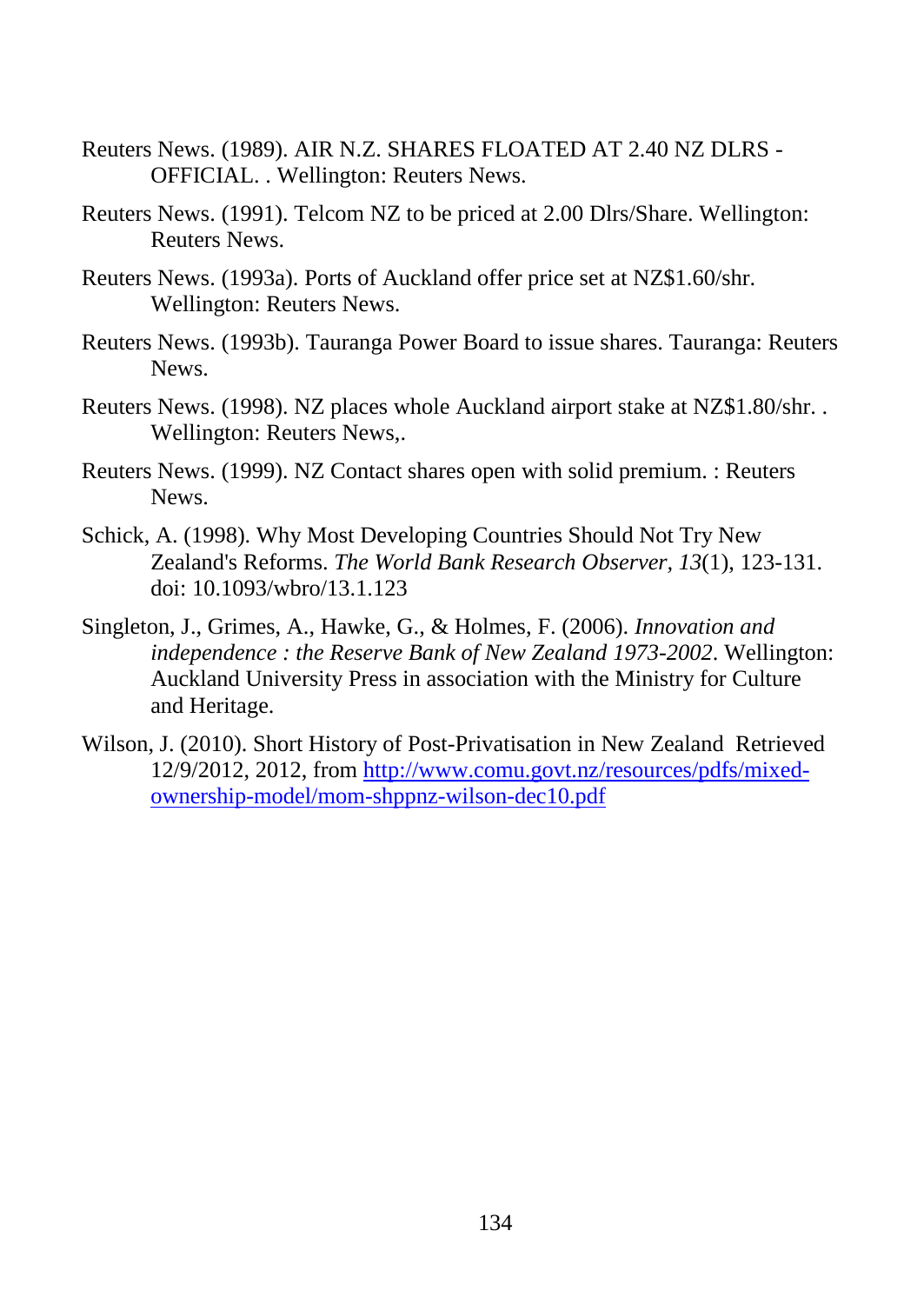# **Appendix**

| Sample Firms        | <b>BNZ</b> | AIR      | TEL      | <b>POA</b> | <b>TPW</b> | <b>TRH</b> | AIA      | <b>CNZ</b> | <b>CEN</b> | Avg   |
|---------------------|------------|----------|----------|------------|------------|------------|----------|------------|------------|-------|
| First Listed        | 31/03/87   | 24/10/89 | 18/07/91 | 19/10/93   | 18/04/94   | 14/06/96   | 28/07/98 | 27/11/98   | 11/05/99   |       |
| Day 1 Price Premium | 2.86%      | 14.58%   | 17.50%   | 8.75%      | N/A        | 14.70%     | 13.89%   | 9.00%      | 10.97%     |       |
| End or Delisted     | 22/12/92   | 25/11/11 | 25/11/11 | 19/07/05   | 25/11/11   | 20/09/07   | 25/11/11 | 28/03/06   | 25/11/11   |       |
| Years               | 5.73       | 22.10    | 20.37    | 11.76      | 17.62      | 11.27      | 13.34    | 7.34       | 12.55      |       |
| Listing Period HPY  | $-9.47%$   | $-6.20%$ | 6.58%    | 18.48%     | 23.10%     | $-4.40%$   | 15.68%   | 18.25%     | 9.89%      | 7.99% |
|                     |            |          |          |            |            |            |          |            |            |       |

Listing Period XHPY -7.38% -12.18% -1.75% 9.54% 17.15% -15.10% 10.00% 5.79% 4.67% 1.19%

### <span id="page-13-0"></span>**Table 1 Sample Firms HPYs and XHPYs**